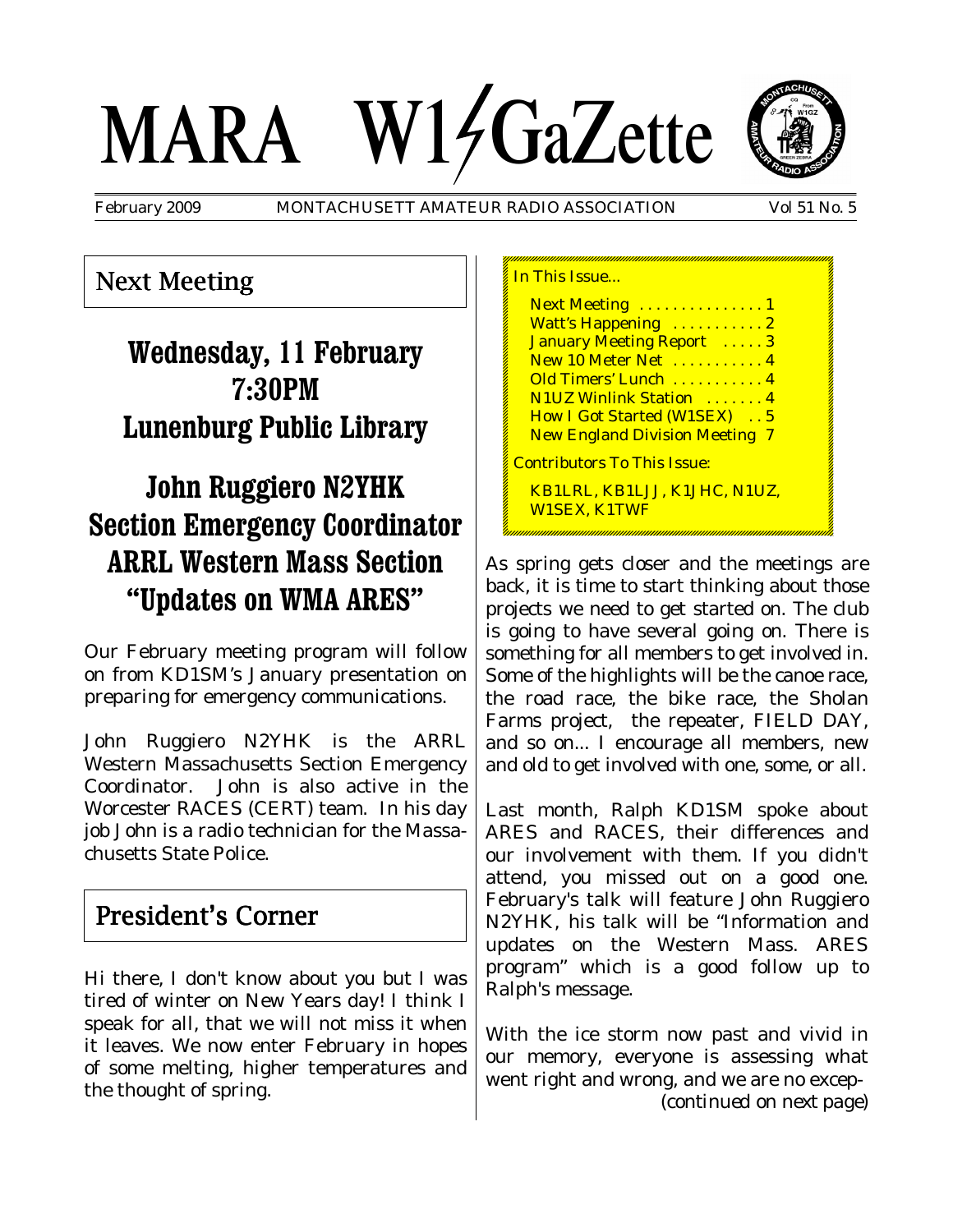# Watt's Happening

#### **Sundays, 0800 local 5330.5** (ch 1) USB

Western Mass Emergency 60M Net Alternate frequencies are 5346.5 (ch 2), 5366.5 (ch 3), 5371.5 (ch 4), and 5403.5 (ch 5).

#### **Sundays, 0830 local 3937**

Western Mass Emergency Net. Alternate frequency is 3942 in case of QRN, QRM, or frequency in-use. Also a good idea to scan up and down 10kHz if you cannot find the net.

**Sundays, 0900 local 145.45-** Montachusett Emergency Net

**Mondays, 2000 local 147.525 simplex** Worcester Emergency Simplex Net

**Tuesdays, 1930 local 145.37-** Templeton Emergency Net

**Wednesdays, 2000 local 28.410** "10/410" Net

**Nightly, 2100 local 146.97-** Central Mass Traffic Net

**First Monday, 1900 local 3943, 7245** RACES Net

**First Wednesday, 2000 local 3915** K1ARC Red Cross Net http://www.qsl.net/k1arc/

**Saturday, 14 February, Marlboro MA** Algonquin ARC Hamfest, Middle School

**Sunday, 15 February, Westboro MA** Antique Radios, Hyatt Regency

**Sunday, 29 March, Framingham MA** Framingham ARC Hamfest

Additional events are listed on http://web.mit.edu/w1gsl/Public/ne-fleas

# President's Corner

#### *continued from previous page*

tion. Although we hope we don't see another one like this, it could be something else, and involvement with cities and towns in our area should be looked at. As Ralph stated, "this is a golden opportunity for us". Cities and towns are losing money, services, able bodies due to the economy. There are areas that we can contribute with our communications to assist if such a need arises again, and we need to let them know we are available. The events that I described above is not only a practice for this, but it also lets people know what we are capable of, and that we are here and NOT going away anytime soon.

Till the next time 73's Ray KB1LRL

# New Members

Welcome to new MARA members:

John Santosuosso KB1QZE (October)

Joe Gordon KB1RLC (November).



Tell them you saw it in the W1/GaZette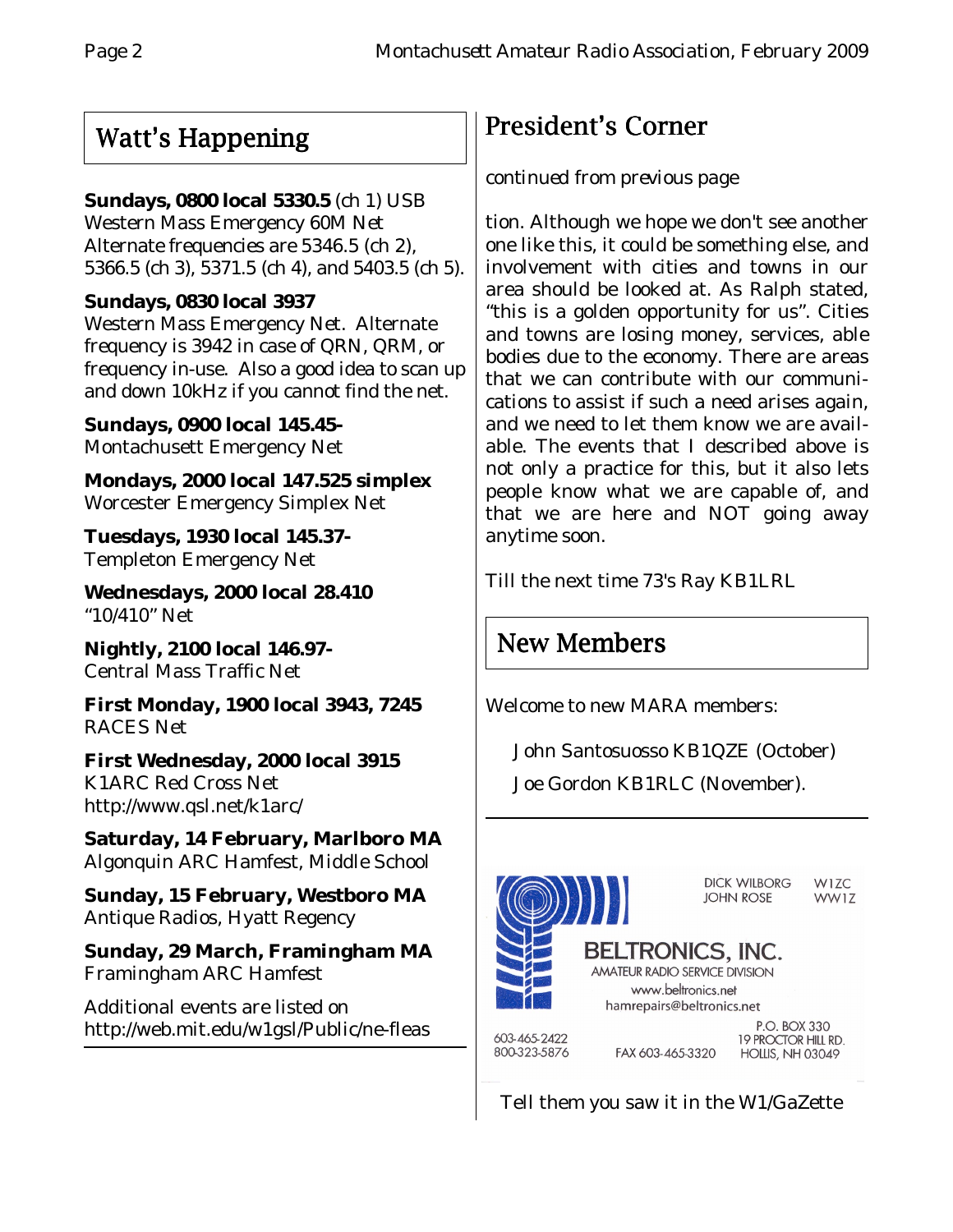# The MARA W1/GaZette

is published by the Montachusett Amateur Radio Association just prior to the monthly meeting. The newsletter is distributed free to members and friends of Amateur Radio.

Contents copyright © 2009, MARA. Permission to use in other Amateur Radio publications with credit to MARA is hereby granted.

The deadline for materials to appear in the W1/GaZette is noon on the Sunday before the first Wednesday of the month.

#### **NEWSLETTER STAFF:**

| <b>Editors:</b> | <b>Ralph Swick KD1SM</b>    |
|-----------------|-----------------------------|
|                 | 978-582-7351 kd1sm@arrl.net |
| Webmaster:      | <b>Paul Upham KD1YH</b>     |

#### **MEMBERSHIP INFORMATION:**

|                     | Club Secretary: Pauline Carulli KB1JXJ            |              |
|---------------------|---------------------------------------------------|--------------|
| <b>Annual Dues:</b> | <b>Regular</b><br>Family                          | \$25<br>\$30 |
|                     | <b>Fixed income</b>                               | \$15         |
| <b>Meetings:</b>    | 2nd Wednesday, 7:30pm<br><b>September to June</b> |              |

Mailing address: MARA PO Box 95 Leominster, MA 01453 Web site: http://www.w1gz.org/

#### **OFFICERS:**

| Ray Lajoie, KB1LRL<br>rplajoie@comcast.net                                              | <b>President</b>      |
|-----------------------------------------------------------------------------------------|-----------------------|
| <b>Bill Leger, N1UZ</b>                                                                 | <b>Vice President</b> |
| <b>Pauline Carulli, KB1JXJ</b><br>kb1jxj@arrl.net                                       | <b>Secretary</b>      |
| <b>Gordon LaPoint, N1MGO</b><br>n1mgo@arrl.net                                          | <b>Treasurer</b>      |
| <b>Charlie Cayen, KT1I</b><br>kt1i@arrl.net                                             | <b>Trustee</b>        |
| <b>MARA owns and operates the W1GZ repeater on</b><br>145.45 (CTCSS 74.4) in Fitchburg. |                       |

## January Meeting Report

#### de Ralph KD1SM

*Note: Pauline KB1JXJ was unable to attend and asked Ralph to take these notes.*

The January MARA monthly meeting was called to order at 1930 on Wednesday, 13 January by Ray KB1LRL.

Present: Ray KB1LRL, Gordon N1MGO, Barry W1HFN, Charlie KT1I, Ralph KD1SM, Ed KB1LJJ, Bob KB1JZU, Joe KB1RLC, Al KA1AKD, Gary K1YTS, Dave KB1OPS, Ian W1GMC, John KB1QZE, Mark KB1QWR, and Mikey.

Treasurer's Report (N1MGO): starting balance: \$1495.02. Income: raffle \$28.00**,** AA1BL estate proceeds \$178, dues \$50. Expenses: Bootleggers (holiday party) \$100, PO Box 95 annual fee \$86. Ending balance: \$1557.02.

Technical Committee (K1YTS): Gary tried to get together with Paul KD1YH before Christmas to work on the club's repeater.

President's Report (KB1LRL): At a recent meeting the Board considered proposing a donation to the Lunenburg Library in the amount of \$150. Gary K1YTS noted that this may need to be done in a special way as most donations end up in the town general fund. Discussion was tabled until the next Club meeting in order to ask the Library trustees how best to send a donation.

Barry W1HFN brought documentation for two CW QRP kits. One kit**,** the SW+ from Small Wonder Labs (K1SWL) is a super heterodyne design. The other is the DCxxA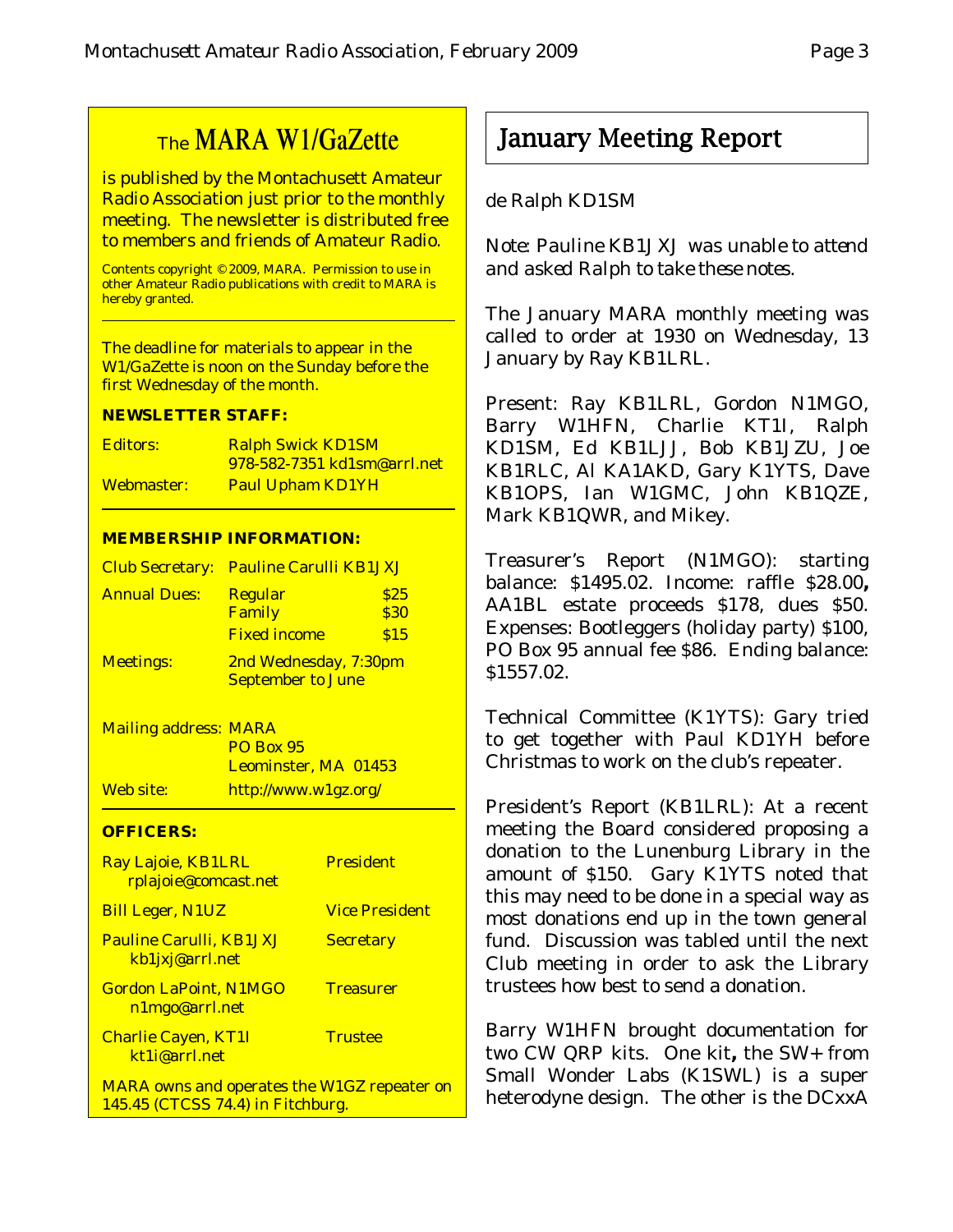direction conversion series from KD1JV. Each kit is in the \$50 range.

Ray updated those present on the discussions with Sholan Farms. A Special Event station is planned for October 11-12. Ray is working on a special event QSL card. The plan is to use W1GZ rather than a special event 1x1 call. Ray is also discussing with Sholan Farms a demonstration at the Apple Blossom Festival in May.

Field Day - Ray KB1LRL noted that it is not too early to start thinking about Field Day. The plan is to use Academy Hill in Westminster again. Suggestions for projects related to Field Day are welcome.

Membership Drive - Ed KB1LJJ is appointed as Membership Chair. Ed asks for an old Club membership roster so he can contact former Club members. Gordon N1MGO provided a recent roster.

Benevolent - Tom K1JHC slipped on ice and broke his ankle. He's been instructed not to walk on it for at least 3 weeks.

DXing - Bob KB1JZU and Mark KB1QWR both worked the TS7C Dxpedition in Tunisia.

# New 10 Meter Net

de Ed KB1LJJ

We have a new 10 meter net 8PM - 10 PM Wednesdays on 28.410. This is a non-directed net with purpose of providing a place to come and learn about our hobby. We want everybody to check in with us but more important new techs and generals who may have lot's of questions and may need or want help. I have chosen 10 meters so new techs can get their feet wet on HF.

Old Timers' Lunch

De Tom K1JHC

The Old Timers held their monthly meeting at Bickford's Restaurant on Wednesday January 7th. Those present were Norm W1BYH, ED KB1LJJ, Charlie KT1I, Al KA1AKD, and Tom K1JHC. The group welcomed Mark KB1QWR. The December ice storm was a major topic. Please join with us on the first Wednesday of each month at 12:30.

# N1UZ Winlink Station

#### de Bill N1UZ

Winlink 2000 (WL2K) is a worldwide system of volunteer resources supporting e-mail by radio, with noncommercial links to internet e-mail. These resources come from Amateur Radio, the Military Affiliate Radio Systems (MARS), and other volunteer organizations. The system provides valuable service to emergency communicators, and to licensed operators without access to the internet.

Central Massachusetts now has a Winlink node at my QTH in Hubbardston on 145.770 (simplex). The radio is a Kenwood with a output of 65 watts into a Diamond 2 meter antenna with 7.3db gain located 35' up a telephone pole. This should give very good coverage to most of central Worcester County. Coverage should extend to the east to Rt 128.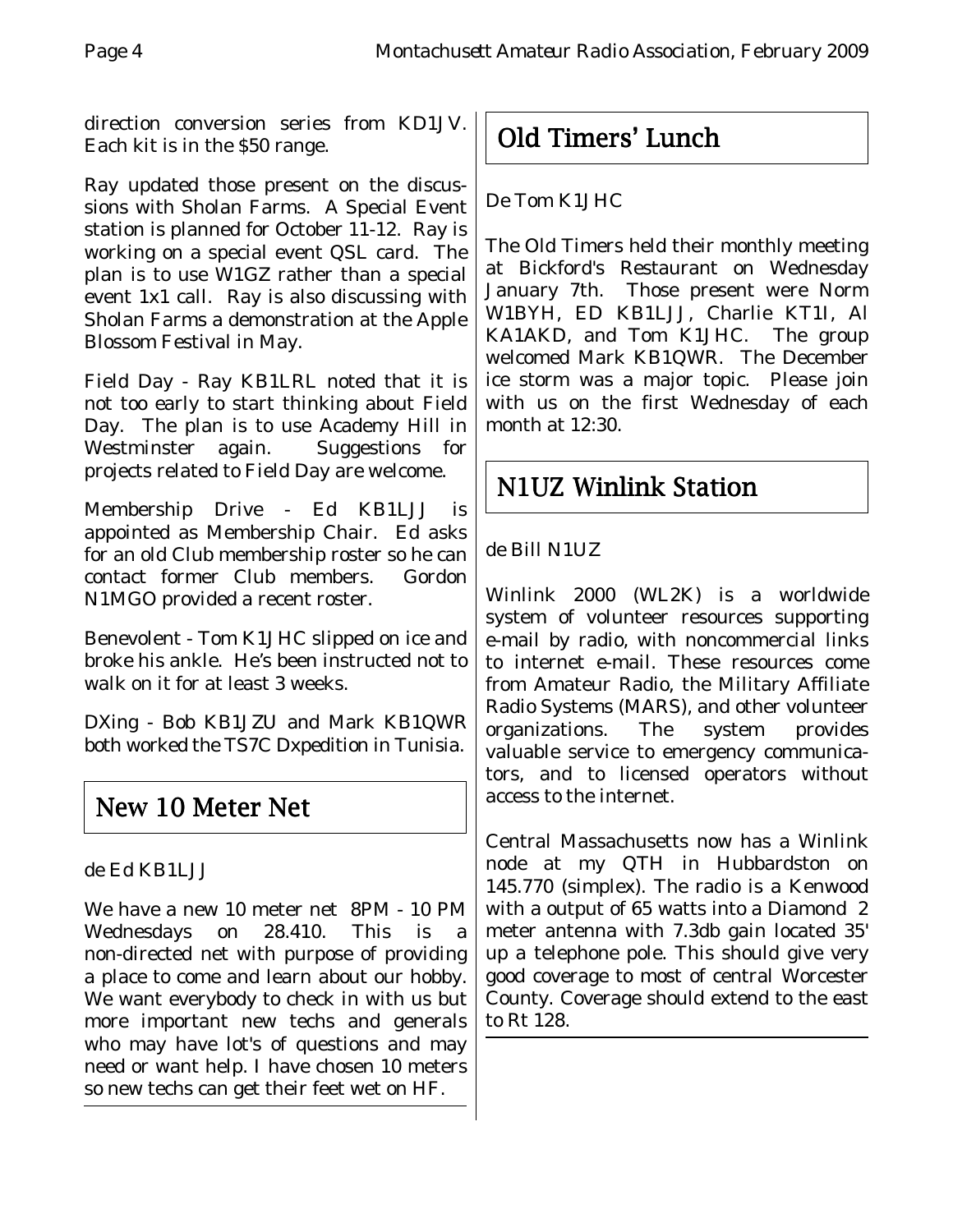## $NZ1D$  Gets A(nother) **Mention in OST**

de Tom K1JHC

I have known Bill NZ1D and am impressed with his love for genealogy, Six Meters and all things about the Civil War. He has provide us with a booklet on W1GZ and MARA.

In the November 2008 QST "Vintage Radio" column, John Dilks K2TQN had an article about a Home Brew Rig built by Clinton A Potter W1FPE. John asked if any reader could come up with information about the gentlemen. Well, true to his calling Bill NZ1D came up with a complete bio for which K2NQ thanked Bill in his column on page 97 of the February 2009 QST. The Bio is posted on John's web site http://www.k2tqn.com

Click on the Radio for John's article fro November 2008.

# Public Service Season Coming

The melting of the winter snows brings the start of numerous outdoor events that request Amateur Radio communications support.

April events include:

Townsend Canoe & Kayak Race - 18 April

Boston Marathon - 20 April

These and additional events are listed on http://purl.org/hamradio/publicservice/nediv

## How I Got Started in Amateur Radio

#### de Paul W1SEX

Why W1SEX? I still remember the very first time I heard about W2SEX. It was Field Day 1973 at the park in Pendleton, NY. There the Amateur Radio Association of the Tonawandas (ARATs) was setting up for the ARRL Field Day. I arrived about 18:00 on Friday, a warm summers evening and sunset about three hours away. I managed to find my way to the military surplus, olive drab wall tent. My primary interest was visiting the North Tonawanda Civil Defense Agency and inquires about volunteering. Outside the tent was a twenty four foot extension ladder with a stacked pair of 5 element Yagis for two meters and this odd looking clover leaf thing just under the beams. Inside was a gent by the name of Walt who had a really great call sign, K2VOX.

Inside was some neat equipment, a Regency HR-212 with a power supply and this very funny looking yellow box with a Civil Defense logo on it. To an uninitiated seventeen-yearold I thought the yellow box may have been a Geiger counter or something. "Not so" said Walt, as I was introduced to the Gonset Communicator, this one on six meters. Since then I've learned the yellow box was a long standing staple of almost every Civil Defense office in the country. Oh, the clover leaf antenna, a horizontally polarized antenna for six meters.

Walt was great and I learned much about ham radio that day. I even learned of this guy named Murphy. I heard his name a lot that weekend and I was told he was around all the time. Murphy must have been good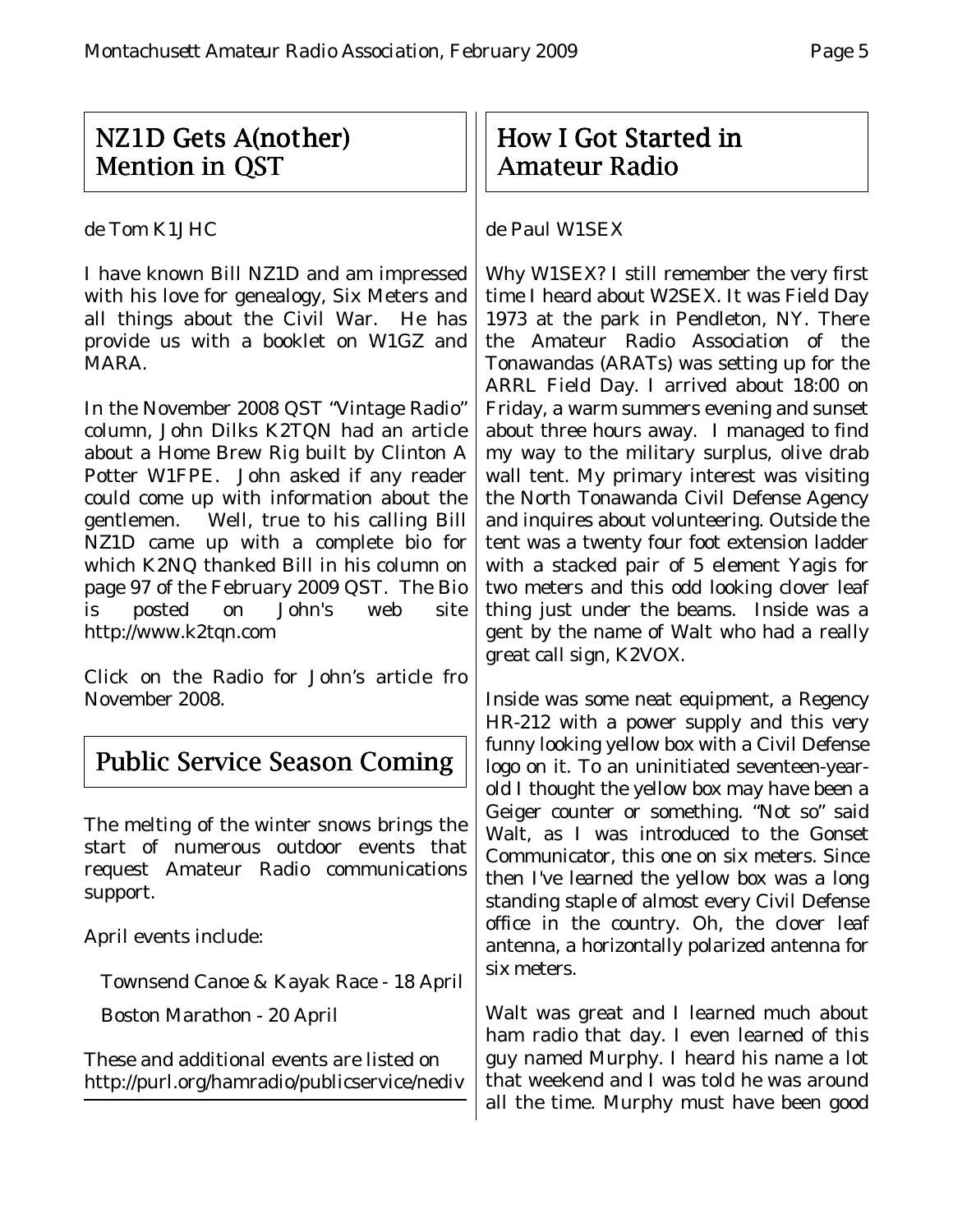at hiding because I never saw the man. Murphy always managed to get into a lot of trouble during field day (or any other club activity for that matter). I remember at that field day this couple of old guys playing with a dipole antenna. It seemed that something called viswar was all amiss. Up and down, up and down that antenna went. By the sixth time that antenna came back down Dex, W2VCI and Ralph, W2RPO (sk) discovered that Murphy used some new fangled clothes line to support the darn thing. As the story goes, ole Murph should not have used clothes line with the wire that ran through the inside of it.

At most every Field Day there seemed to be the same old pink pop-up tent camper. I don't remember who it belonged to but it seemed to show up about every year. Inside the trailer was the coolest radio I'd ever seen. There upon the dining table were the two black perforated cover boxes. The face plate was a two tone gray with beautiful blue glowing dials and meters. The air was thick with the smell of radio dust and the warmth emanating from the incandescence of the glowing bottles inside. Drake twins, as classic then as they are now.

Of all the good times remembered and the wonderful people that have enriched my life the only regret I have is that I never did get my license while living in the Tonawandas. None the less, after the start of a great career, a wife, family and the financial wherewithal, I did get my ticket. I said often while a member of the ARATs that if the FCC were to drop the code I would be standing on their doorstep the next day waiting to take my test.

After eighteen years of waiting for the code requirement to go away I finally capitulated and sat my lazy butt down and learned the Morse code. Just prior to Valentines Day in 1991 I took my Technician Class test and passed. On my code test, I missed a slant bar. By December of that year I upgraded to General and was having the time of my life with ham radio. Prior to the Advanced Class Vanity Call Sign Gate opening I passed my Advanced Class test.

Of all the new friends made and the good times had, one of my most fond memories is calling "CQ Field Day from Whiskey Two Sugar Easy X-ray." I cannot express in words the pride I have in holding a sister call to that of the club. Every time I use W1SEX it will remind me of all the good hams I have met and the great times we had.

Ham Radio Interests Public service is very high on my radio priority list. I am currently serving as the District Emergency Coordinator for Northern Worcester County. Through my Amateur Radio Emergency Service (ARES) activities I became acquainted with the Gardner Civil Defense Agency. After serving as the Radio Officer and then Deputy Director, I am now the full time Agency Director. The RACES program in the City of Gardner has been re-born through the FEMA/DHS Community Emergency Response Team program. Another favorite activity is providing communications for the medical operations on the finish line of the Boston Marathon. Lots of work and long hours on race day but very worth while. If you would like more information about the Marathon or are interested in volunteering just drop me a line at my e-mail address. On air interests include HF phone and RTTY. I also enjoy operating 6 Meter SSB and FM as well VHF and UHF simplex/repeaters.

Paul Topolski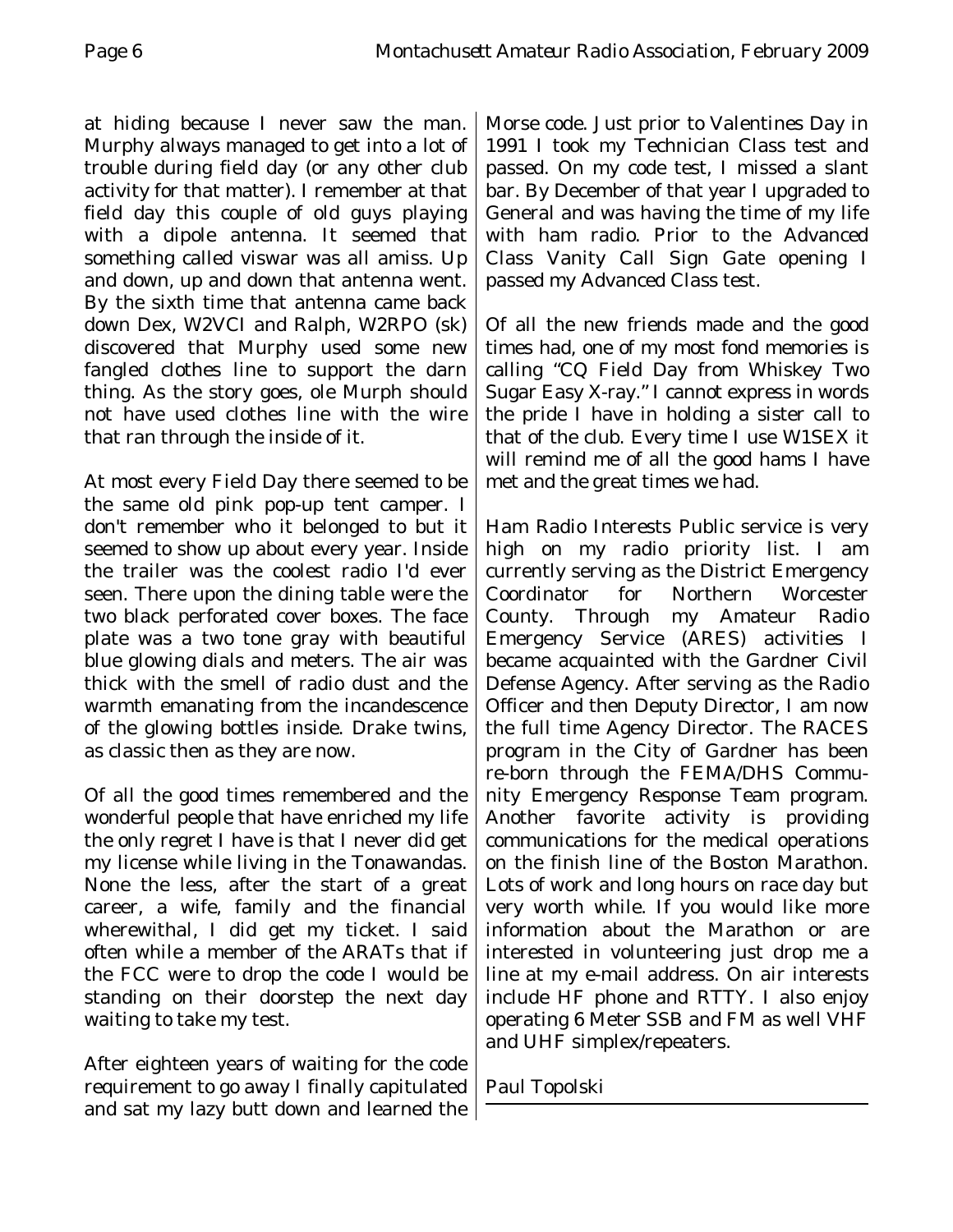## ARRL New England Division Cabinet Meeting

de Ralph KD1SM

Twice a year the ARRL Board of Directors meets to discuss various League matters. Just prior to each meeting Tom Frenaye K1KI, New England Director, invites the Section Managers, Affiliated Club presidents**,** and other field appointees to a "cabinet meeting". The purpose of this meeting is to share ideas among the Sections and Clubs and provide Tom input from our respective constituencies.

I attended the New England Division cabinet meeting in Springfield on January 10 with 35 other section appointees and Club presidents from Connecticut, Massachusetts, Rhode Island, Vermont, New Hampshire, and Maine.

We had a lengthy discussion of ARES and the opportunities and challenges of groups, such as hospital emergency communications groups, becoming licensed Amateurs without experiencing all the aspects of the hobby. One suggestion from the floor was to see more support for ARES from ARRL along the lines of the GOTA program. There was a feeling that one Simulated Emergency Test per year was not sufficient.

Further discussion of the cost associated with the Emergency Communications continuing education courses ensued. Tom K1KI said that the courses were administered through a distance learning center and the fee was necessary in order to be able to use that resource.

Impromptu reports were heard from representatives of the Contest Advisory Committee, the VHF/UHF Advisory Committee, and the DX Advisory Committee. Each of these committees is discussing proposed rule changes.

Tom Frenaye reported new licensee statistics.There is an increase in new licensees from 2007 to 2008 in New England. However, other Divisions see a larger increase in growth, with the Northwest Division -- which is a similar size to the New England Division -- seeing more than twice the number of new licensees as New England.

Mike N1IW described an idea that grew from discussions on how to interest new licensees in the broad aspects of Amateur Radio. In a cooperative venture with 3 clubs (Nashua Area Radio Club, Billerica Amateur Radio Society, and the Westford Police Amateur Radio Team), a literature table is displayed at their Volunteer Exam sessions. Club information is displayed for the benefit of the new licensees.

Mike Raisbeck K1TWF, Vice Director, made the following meeting notes available at http://ema.arrl.org/node/1539

#### **Introductions**

Names and callsigns

Discussion of the mechanics of the ARRL board meeting

Purpose of the cabinet meeting - information gathering

#### **Getting on the air**

More emphasis this year on state QSO parties and other "low pressure" Get on the air (GOTA) activities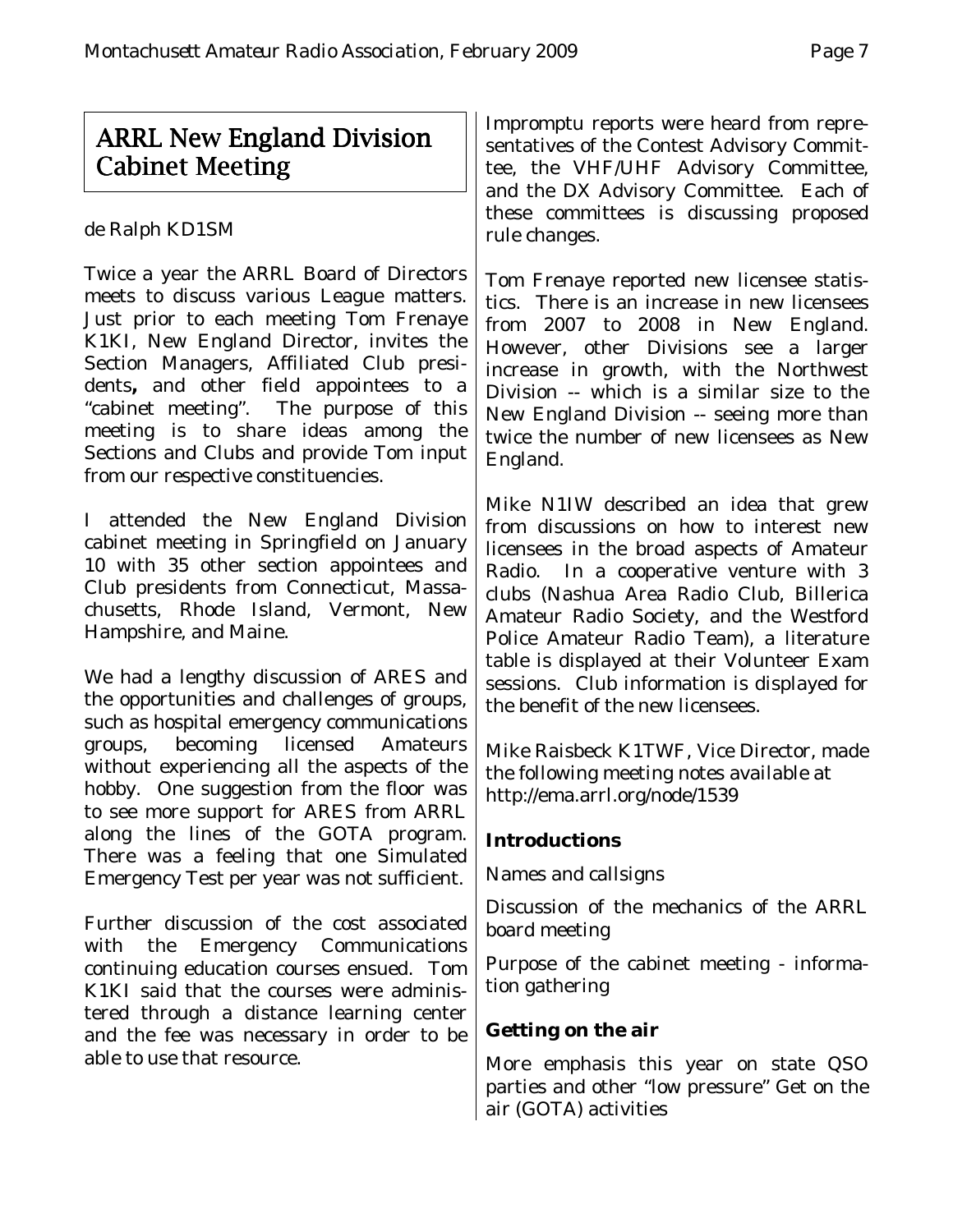| Triple play award is a success                                                                                         | Should League fund these?                                                                                                                                   |  |
|------------------------------------------------------------------------------------------------------------------------|-------------------------------------------------------------------------------------------------------------------------------------------------------------|--|
| Could some GOTA type program be set up<br>to encourage ARES membership?                                                | FEMA Regional Emergency Communica-<br>Coordination Working<br>tions<br>Group<br>(RECCWG's) were set up by law in 2008 -<br>the League needs to engage them. |  |
| What motivates people to get licensed                                                                                  |                                                                                                                                                             |  |
| Disconcerting number of people getting<br>licenses with no intention of using them<br>(W1YRC)                          | Consider strengthening the League's hand<br>in dealing with section emergency manage-<br>ment groups                                                        |  |
| Many served agency professional getting<br>licensed, but not getting on the year                                       | ARES database - complete version not<br>needed, but something tracking appointees                                                                           |  |
| Note apparent decline of manners and<br>behavior                                                                       | and leadership would be good                                                                                                                                |  |
| People don't seem to be interested in                                                                                  | <b>New hams</b>                                                                                                                                             |  |
| learning<br>Dxing is very concentrated with the low                                                                    | Licensing served agency people (police, fire,<br>hospital, etc.) is producing some number of                                                                |  |
| sunspot numbers, so tempers flaring ??                                                                                 | new hams                                                                                                                                                    |  |
| <b>Emergency operations</b>                                                                                            | New hams licensed in New England                                                                                                                            |  |
| With more served agency professionals                                                                                  | 2007 - 866 new hams<br>2008 - 1059 new hams                                                                                                                 |  |
| getting licensed, interesting questions<br>arising about appropriate use of ham radio                                  | Despite the significant increase, NE is                                                                                                                     |  |
| In general, good faith and sensible activities                                                                         | running behind most other ARRL divisions                                                                                                                    |  |
| are fine                                                                                                               | 28000 new hams nationally, a net of about<br>8000 over attrition                                                                                            |  |
| League should engage with the broader<br>question of the position of ham radio within<br>the emergency services        | What are League membership retention<br>stats?                                                                                                              |  |
| Denis Dura, K2DCD, ARRL Emerg Coord,<br>is trying to work us into things more at the                                   | VE sessions a very good contact point for<br>new hams!                                                                                                      |  |
| <b>Federal level</b>                                                                                                   | We should consider trying to attract techni-                                                                                                                |  |
| League is doing more coordination where<br>events build up from local to regional scope                                | cal innovators to the League, regardless of<br>license status                                                                                               |  |
| <b>Coursework</b>                                                                                                      | <b>Contesting</b>                                                                                                                                           |  |
| Cost of the EMCOMM course (\$45) - can it<br>be reduced/eliminated? - base cost to the                                 | EME contest - proposed changes to digital<br>rules                                                                                                          |  |
| League is around \$25                                                                                                  | VHF contests - proposed changes to rover                                                                                                                    |  |
| FEMA Emcomm courses cover some, and<br>IS-700<br>free.<br>is<br>one.<br>are<br>http://training.fema.gov/IS/crslist.asp | rules to limit grid circling, add club<br>competition                                                                                                       |  |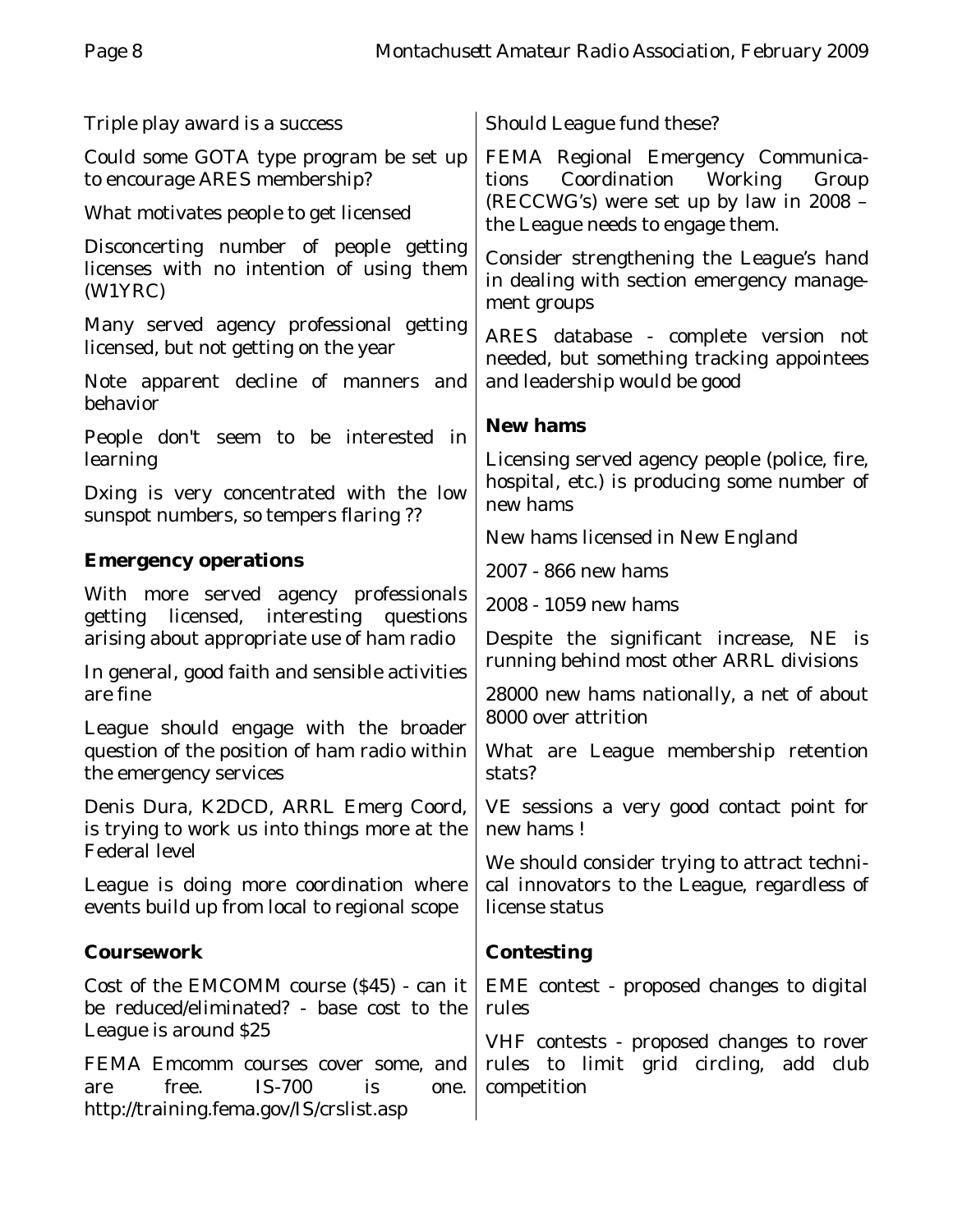Remote station discussions still underway

Status of Kosovo still under discussion - at the moment, it doesn't meet DXCC criteria

CW skimmer creating controversy over assisted vs. unassisted

#### **FCC**

Riley Hollingsworth has retired, and not replaced - rumor is that it will happen in a few weeks

FCC not functioning well at the moment bottleneck in the Chairman's office

Digital TV is sucking up large FCC resources

Note increase in issuance of experimental licenses

#### **Pave Paws**

New England is in compliance now

Problems continue in California

Ethics and elected officials

Could we use a more formal code of conduct

The SM recall mechanism should be reviewed

Risk management in general

## ARRL Board of Directors Considers Legislative Objectives for 2009

excerpted from *ARRL Bulletin 9 ARLB009 From ARRL Headquarters Newington CT January 27, 2009 To all radio amateurs*

ARRL Board of Directors held its 2009 Annual Meeting on January 16-17 in Windsor, Connecticut, under the chairmanship of President Joel Harrison, W5ZN.

Among other topics, the Board voted to approve five legislative objectives for the 111th Congress:

Objective #1: The ARRL seeks legislation to extend the requirement for "reasonable accommodation" of Amateur Radio station antennas (a requirement that now applies to state and local regulations) to all forms of land use regulation.

Objective #2: The ARRL opposes legislation that encourages the deployment of RF technologies such as broadband over power line (BPL) systems unless adequate safeguards against interference to licensed radiocommunication services are included in the legislation.

Objective #3: The ARRL opposes legislation that would diminish the rights of federal licensees in favor of unlicensed emitters, especially unintentional emitters.

Objective #4: The ARRL seeks recognition of the unique resources, capabilities and expertise of the Amateur Radio Service in any legislation addressing communications issues related to emergencies, disasters, or homeland security.

Objective #5: The ARRL supports the complementary legislative objectives of other radiocommunication services, particularly the public safety and scientific services that require spectrum access and protection from interference for noncommercial purposes that benefit the public.